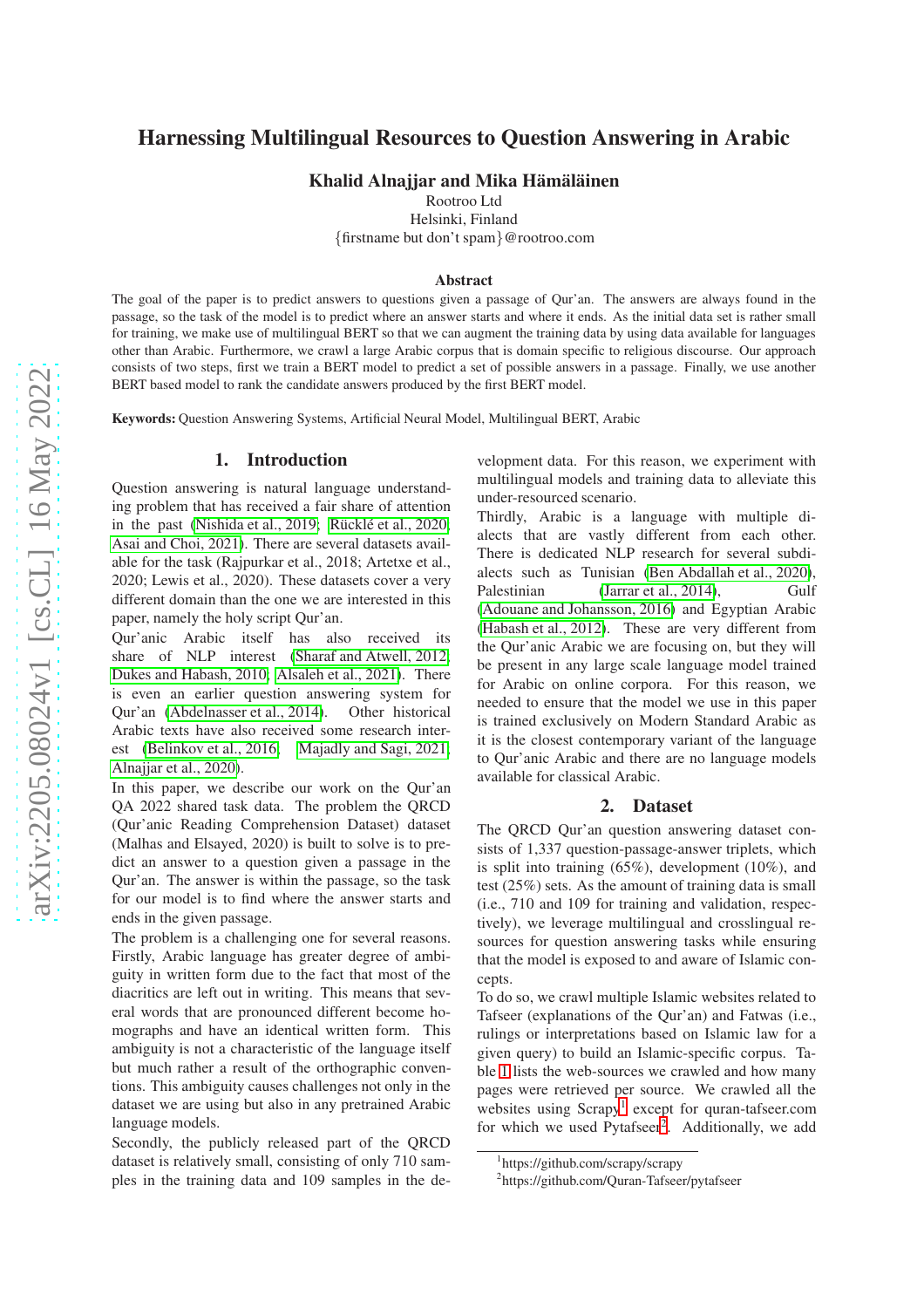| <b>Source</b>     | N     |
|-------------------|-------|
| aliftaa.jo        | 907   |
| binbaz.org.sa     | 23556 |
| islamqa.info      | 14950 |
| islamway.net      | 30978 |
| islamweb.net      | 30691 |
| quran-tafseer.com | 49888 |

<span id="page-1-0"></span>Table 1: The number of pages crawled per source in our Islam-specific corpus

the entire Qur'an to the dataset. We use a precleaned version of Qur'an that is stored in the UTF-8 format<sup>[3](#page-1-1)</sup>. In terms of question answering datasets, we adapt existing general (i.e., not Qur'an or Islamic related) QA datasets for other tasks. Namely, we use the Stanford Question Answering Dataset (SQuAD) (Rajpurkar et al., 2018) MultiLingual Question Answering (MLQA) (Lewis et al., 2020) Cross-lingual Question Answering Dataset (XQuAD) (Artetxe et al., 2020). Out of these MLQA and XQuAD also have Arabic data, which is beneficial when training the model. These datasets follow a slightly different format than the QRCD in terms of JSON. However, they are developed for the exact same task of predicting an answer in a text given a question. Therefore, they can be directly employed as additional training data without the need of reframing the problem.

### 3. Approach

In this section, we describe the process of building our artificial neural network model in detail. We base our model on the multilingual BERT (Devlin et al., 2019) that is trained on Wikipedia in multiple languages such as English, Spanish and Modern Standard Arabic. The intuition behind utilizing this model instead of an Arabic BERT model such as AraBERT [\(Antoun et al., 2020\)](#page-4-9) is that there are more question answering dataset available in English than in Arabic; hence, our model would have a better representation for answering general questions related to a given context. The additional perk of using multilingual BERT is that we know that it has been trained on Modern Standard Arabic as opposed to several dialects that may have been present in the training data of Arabic specific BERT models that have been trained on online data such as the Oscar corpus [\(Abadji et al., 2022\)](#page-4-10). Qur'anic Arabic is closer to Modern Standard Arabic than any of the other Arabic dialects, which means that the model will have less noise coming from multiple different dialects as noise can have undesirable effects on the final results (see (Mäkelä et al., 2020)). We also train the model using the Qur'an question answering dataset provided for the shared task to tailor its knowledge to the goal of the shared task. The following subsections elucidate on each of the aforementioned

| <b>Ouestion</b>             | EN            | N              | min | avg            | max          |
|-----------------------------|---------------|----------------|-----|----------------|--------------|
| متى، كړ، فې +               | When/How much | 56             |     | 10             | 55           |
| علي  + من، من، ضد  + من، مع | Who           | 255            |     | 6              | 58           |
| ماهي، ماذا، ما، ب + ماذا    | What          | 387            |     | 8              | 225          |
| ب + ای، بای،                | Where         | 1              | 12  | 12             | 12           |
| ل + ماذا، لماذا، ف + لماذا  | Why           | 100            |     | 10             | 32           |
| هل                          | Is it/Does    | 174            |     | 12             | 62           |
| ين                          | Where         | $\overline{c}$ |     | $\overline{c}$ | $\mathbf{3}$ |
| كىف                         | How           | 14             | 3   | 11             | 27           |

<span id="page-1-2"></span>Table 2: The different question types, their frequency and statistics on the length of their corresponding answers (in tokens) in the training and development dataset

steps along with any preprocessing and postprocessing phases.

### 3.1. Domain adaptation

As the model we are basing our work on (i.e., multilingual BERT) is trained on a generic encyclopedia corpus (Wikipedia) and has little exposure to Islamic and Qur'anic concepts, we continue training the multilingual BERT model to adapt it to the domain of the task here. In our previous research (Hämäläinen et al., 2021a; Hämäläinen et al., 2021b), we have found that BERT based models tend to work better if their training data has had text of a similar domain as the downstream task the model is fine-tuned for. Therefore, we believe that domain adaptation is beneficial in this case as well.

We convert the crawled data into a textual corpus, which we clean from non-Arabic text and remove any Arabic diacritics or punctuation using UralicNLP (Hämäläinen, 2019). In the case of Fatwas, we format the text as question first followed by the answer provided by the Mufti, and for Tafseer, we add the context (i.e., passage/verse) prior to the question. Qur'an data is added as it is. The textual corpus is then split into 80% training and 20% validation. We train the base model for the task of Masked Language Modeling and Next Sentence Prediction for 3 full epochs on our entire textual corpus.

#### 3.2. Fine-tuning for Question Answering

Here, we fine-tune our BERT model for the task of Qur'an question answering. The data used for fine-tuning comes both from the QRCD dataset itself and the additional QA datasets (MLQA, SQuAD and XQuAD). The purpose of the other QA datsets is to make the model learn better the task of questionanswering and make it learn to use multilingual information better for this task. In essence, this should improve the results for Arabic even though a majority of the training data was in a different language.

We append a fully-connected dense layer that accepts the BERT's hidden layers and outputs two vectors of predictions. These vectors are predictions for the start and end positions of the predicted answer in the context. We use the Adam algo-

<span id="page-1-1"></span><sup>3</sup> https://github.com/aliftype/quran-data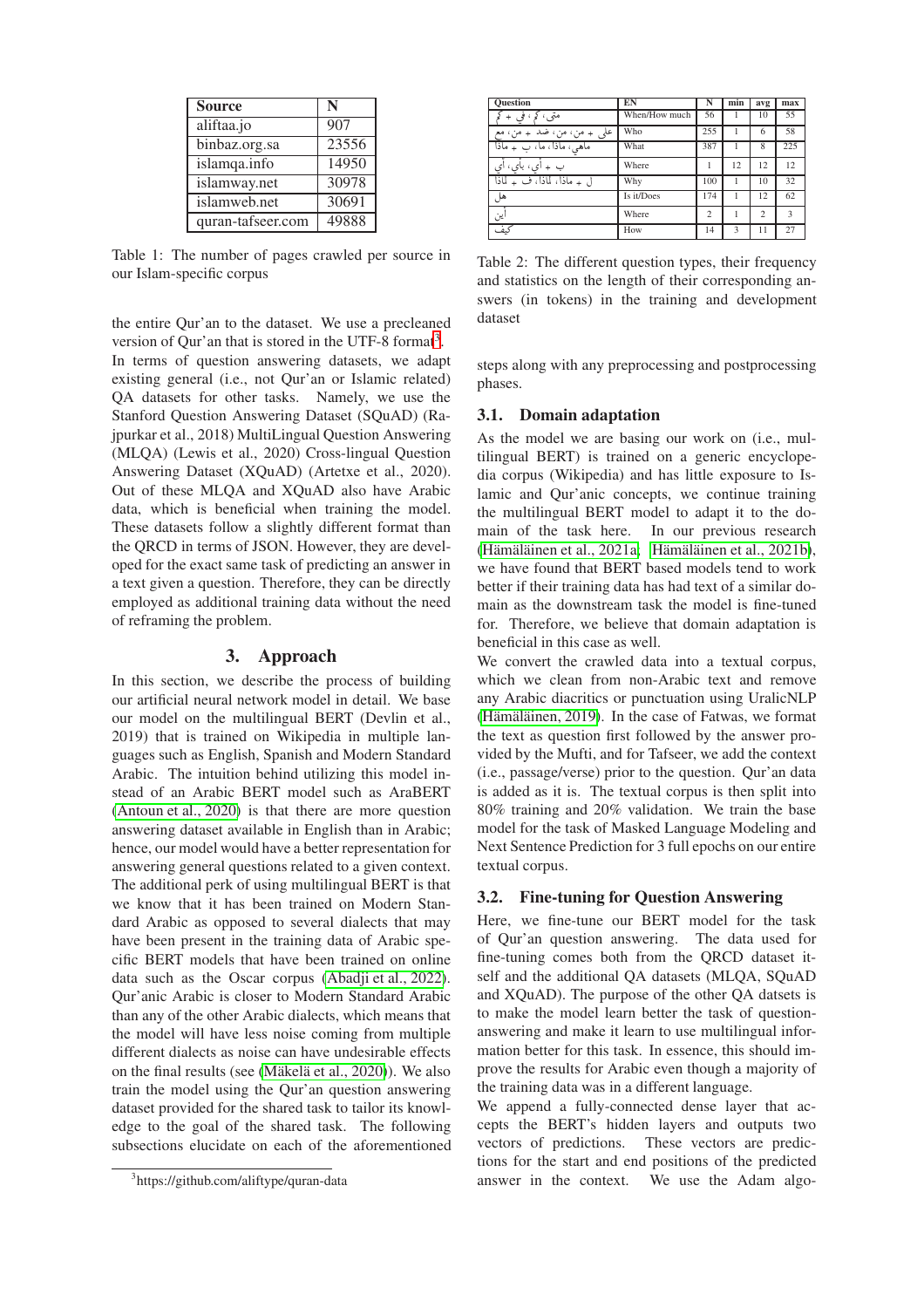| #                   | <b>Model</b>                                 | <b>Training Data</b>                                       | pRR   | <b>Exact Match</b> | F1@1  |
|---------------------|----------------------------------------------|------------------------------------------------------------|-------|--------------------|-------|
|                     | Base                                         | Quran QA training                                          | 0.347 | 0.009              | 0.311 |
|                     | Base                                         | Quran QA training + SQuAD + MLQA + XQuAD                   | 0.351 | 0.092              | 0.288 |
| 3                   | Model 2                                      | Quran QA training                                          | 0.373 | 0.028              | 0.345 |
| $\overline{4}$      | Model 2                                      | Quran QA training + Quran QA development                   | 0.540 | 0.092              | 0.526 |
|                     | Model $4 + post-processing$                  |                                                            | 0.700 | 0.358              | 0.688 |
| $\ddot{\mathbf{a}}$ | $Model 4 + post-processing + recommendation$ |                                                            |       | 0.358              | 0.688 |
| 7                   |                                              | Model $3.2 +$ Model $4 +$ post-processing + recommendation | 0.648 | 0.211              | 0.639 |

<span id="page-2-2"></span>Table 3: Experimental settings and their performances

rithm [\(Kingma and Ba, 2014\)](#page-5-7) with decoupled weight decay regularization [\(Loshchilov and Hutter, 2017\)](#page-5-8) to optimize the parameters of the model, with cross entropy loss as the loss function.

### 3.3. Predicting Answers and Post-processing them

When inferring answers, we clamp the results to the number of tokens in the context and we ignore any special tokens prior to applying the softmax function on the predicted positions.

We apply a post-processing step on the top  $N$  generated answers. This goal of this step is to 1) ensure that the length of the answer corresponds to the type of question that is being asked and 2) eliminate overlapping predictions.

Different types of questions require answers of different lengths; for instance, answers to "who"-questions will most of the time be shorter (typically a single word is sufficient to answer it) than answers to "why"-questions (requires further elaboration consisting of several tokens). For this reason, we apply some data analysis on the Quran QA dataset to find out what the questions are that are present in the dataset and what the minimum, average and maximum lengths of the answers are. We use Farasa segmenter [\(Abdelali et al., 2016\)](#page-4-13) to process the data for this analysis.

As a given type of questions might be expressed in different ways, we have applied some manual clustering to group all asked questions in the dataset into 8 types based on the interrogative pronouns used. Table [2](#page-1-2) presents the question types, how many times they were present in the dataset and statistics on their answers. All predicted answers that are smaller than the average answer length are extended to either the nearest full-stop that marks the end of the verse or the average length, whichever is shorter.

When predicting multiple answers for a question, it is commonly the case that the model would predict overlapping answers. In such cases, we merge them together by taking the smaller starting position and maximum end position.

| <b>Models</b>                              | pRR   | <b>Exact Match</b> | F1@1  |
|--------------------------------------------|-------|--------------------|-------|
| KUISAIL's base BERT (Safaya et al., 2020)  | 0.286 | 0.037              | 0.236 |
| KUISAIL's large BERT (Safaya et al., 2020) | 0.330 | 0.037              | 0.278 |
| CAMeLBERT Ouarter (Inoue et al., 2021)     | 0.274 | 0.018              | 0.223 |
| Our BERT model                             | 0.347 | 0.009              | 0.311 |

Table 4: Different BERT models trained and evaluated solely on the Quran QA dataset

<span id="page-2-0"></span>

|                  | <b>pRR</b> | <b>Exact match</b> | F1@1  |
|------------------|------------|--------------------|-------|
| Run 6            | 0.392      | 0.113              | 0.354 |
| Run <sub>7</sub> | 0.409      | 0.092              | 0.364 |

<span id="page-2-1"></span>Table 5: Results on the test set

## 3.4. Similarity Recommendation

We noticed during our observations of the Qur'an QA dataset that some questions are detailed and elaborate further on what is being sought as an answer. Such elaborations would indicate that the most semantically similar verse to the question is probably the answer to it. For this reason, we use the second version of AraBERT Large [\(Antoun et al., 2020\)](#page-4-9) to extract the features of the question and all verses in the given passage. Thereafter, we find the most similar verse to the question by applying the cosine similarity on the extracted features. The most similar verse is appended to the list of answers if it was not predicted already by the model and there are less than 5 predicted answers.

## 4. Results and Evaluation

We experiment with different models and techniques for predicting answers. First, we test out different BERT models and compare them to our custom model. Secondly, we investigate the effects of finetuning our model with different training and validation question and answering datasets along with the Quran QA dataset. Lastly, we assess the benefits of postprocessing the predictions and including the most similar verse to the question as an answer. In our tests, we evaluate the models based on the metrics that are considered in the shared task, namely partial Reciprocal Rank (pRR) [\(Malhas and Elsayed, 2020\)](#page-5-11), exact match and F1 (Rajpurkar et al., 2016).

Table [4](#page-2-0) shows the different BERT models that we have tested out using only the Quran QA dataset, where we use the train and validation step during the training phase, and test the models on the development split.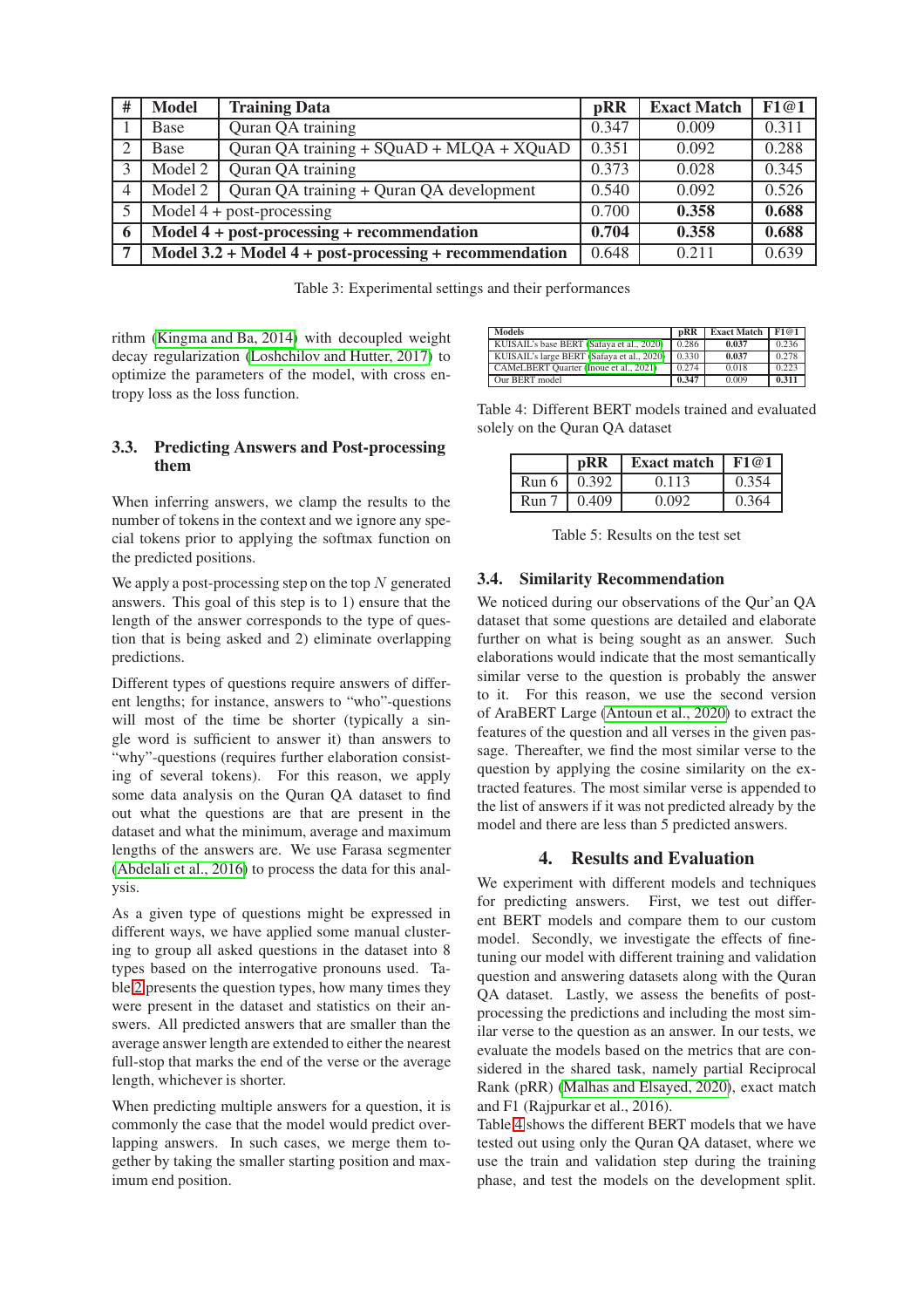| Contex                                                                                                                                                                                                                                                                                                                                                                                                                                                                                                                                            | Ouestion                                           | <b>Gold Answers</b>                                                                                            | <b>Predicted Answers</b>                                                                                                                                                                       |
|---------------------------------------------------------------------------------------------------------------------------------------------------------------------------------------------------------------------------------------------------------------------------------------------------------------------------------------------------------------------------------------------------------------------------------------------------------------------------------------------------------------------------------------------------|----------------------------------------------------|----------------------------------------------------------------------------------------------------------------|------------------------------------------------------------------------------------------------------------------------------------------------------------------------------------------------|
| وجعلنا الليل والنهار أيتين فمحونا أية الليل وجعلنا أية النهار<br>مبصرة لتبتغوا فضلا من ربكم ولتعلموا عدد السنين والحساب<br>وكل ثنيء فصلناه تفصيلا. وكل إنسان ألزمناه طائره في عنقه<br>ونخرج له يوم القيامة كتابا يلقاه منشورا. اقرأ كتابك<br>كفي بنفسك اليوم عليك حسيبا. من اهتدى فإنما يهتدي لنفسه<br>ومن ضل فإنما يضل عليها ولا تزر وازرة وزر أخرى وماكنا معذبين<br>حتى نبعث رسولا. وإذا أردنا أن نهلك قرية أمرنا مترفيها ففسقوا<br>فيها فحق عليها القول فدمرناها تدميرا. وكم أهلكنا من القرون<br>من بعد نوح وكفي بربك بذنوب عباده خبيرا بصيرا. | هل سمح الإسلام بحرية الاعتقاد بالدخول إلى الإسلام؟ | من اهتدى فإنما يهتدى لنفسه ومن ضل فإنما<br>يضل عليها ولا تزر وازرة وزر أخرى وماكنا<br>معذبين حتى نبعث رسولا    | وكل إنسان ألزمناه طائره في عنقه .1<br>من اهتدى فإنما يهتديّ لنفسه .2                                                                                                                           |
| وقل الحقَّ مَنْ ربكم فمن شاء فليؤمن ومن شاء فليكفر<br>إنا أعتدنا للظالمين نارا أحاط بهم سرادقها وإن يستغيثوا يغاثوا<br>بماء كالمهل يشوي الوجوه بئس الشراب وساءت مرتفقا.<br>إن الذين أمنوا وعملوا الصالحات إنا لا نضيع أجر من أحسن عملا.<br>أولئك لهم جنات عدن تحرى من تحتهم الأنهار يحلون فيها من<br>أساور من ذهب ويلبسون ثيابا خضرا من سندس وإستبرق<br>متكئين فيها على الأرائك نعم الثواب وحسنت مرتفقا                                                                                                                                           | هل سمح الإسلام بحرية الاعتقاد بالدخول إلى الإسلام؟ | من شاء فليؤمن ومن شاء فليكفر                                                                                   | فمن شاء فليؤمن ومن شاء فليكفر .1<br>إن الذين آمنوا وعملوا الصالحات .2<br>إنا لا نضيع أجر من أحسن عملا                                                                                          |
| لقد كان لكم في رسول الله أسوة حسنة لمن كان يرجو الله<br>واليوم الآخر وذكر الله كثيرا. ولما رأى المؤمنون الأحزاب قالوا<br>هذا ما وعدنا الله ورسوله وصدق الله ورسوله وما زادهم إلا إعانا<br>وتسليما. من المؤمنين رجال صدقوا ما عاهدوا الله عليه فمنهم<br>من قضي نحبه ومنهم من ينتظر وما بدلوا تبديلا. ليجزي الله الصادقين<br>بصدقهم ويعذب المنافقين إن شاء أو يتوب عليهم إن الله كان<br>غفورا رحيما.                                                                                                                                                | هل هناك إسلام بدون الحديث الشريف؟                  | لقد كان لكم في رسول الله أسوة حسنة                                                                             | لقد كان لكم في رسول الله أسوة حسنة لمن<br>كان يرجو ألله واليوم الآخر وذكر الله كثيرا                                                                                                           |
| كعا أرسلنا فيكم رسولا منكم يتلو عليكم أياتنا ويزكيكم ويعلمكم<br>الكتاب والمحكمة ويعلمكم مالم تكونوا تعلمون فاذكروني أذكركم<br>واشكروا لي ولا تكفرون. يا أيها الذين أمنوا استعينوا بالصبر والصلاة<br>إن الله مع الصابرين.                                                                                                                                                                                                                                                                                                                          | هل هناك إسلام بدون الحديث الشريف؟                  | أرسلنا فيكم رسولا منكم يتلو عليكم .1<br>أياتنا ويزكيكم ويعلمكم الكتاب والحكمة<br>يعلمُكم ما لم تكونوا تعلمون 2 | أرسلنا فيكم رسولا منكم يتلو عليكم أياتنا ويز 1.<br>كيكم ويعلمكم الكتاب والحكمة ويعلمكم مالم<br>تكونوا تعلمون<br>الذين آمنوا استعينوا بالصبر والصلاةفاذكروني .2<br>أذكركم واشكروا لى ولا تكفرون |
| وإن يريدوا أن يخدعوك فإن حسبك الله هو الذي أيدك بنصره<br>وبالمؤمنين. وألف بين قلوبهم لو أنفقت ما في الأرض حميعا ما ألفت<br>بين قلوبهم ولكن الله ألف بينهم إنه عزيز حكيم. يا أيها النبي حسبك<br>الله ومن اتبعك من المؤمنين. يا أيها النبي حرض المؤمنين على<br>القتال إن يكن منكم عشرون صابرون يغلبوا مائتين وإن يكن منكم<br>مائة يغلبوا ألفا من الذين كفروا بأنهم قوم لا يفقهون. الآن خفف<br>الله عنكم وعلم أن فيكم ضعفا فإن يكن منكم مائة صابرة يغلبوا<br>مائتين وإن يكن منكم ألف يغلبوا ألفين بإذن الله والله مع الصابرين.                       | ضد من فُرض الحِهاد؟                                | الذين كفروا                                                                                                    | أيها النمي حرض المؤمنين .1<br>وألف بين قلوبهم لو أنفقت ما في .2<br>الأرض جميعا ما ألفت بين قلوبهم ولكن<br>الله ألف بينهم إنه عزيز حكيم                                                         |

<span id="page-3-0"></span>Table 6: Examples of input contexts and questions to the system along with the gold answers and what the model has predicted

Comparing KUISAIL's base and large models suggest that bigger models improve the performance of the model. However, larger models require a longer time to train, and for this reason we opted for using a base model. Despite using a smaller multilingual model as a base model, adapting it to the domain of this task has clearly improved the quality of its predictions. All results presented after this point use our custom BERT model.

In Table 5 we can see the results of our two systems when comparing to the official test set of the shared task. When we compared our system on a question level to the median values across all the submissions to the task, we found that over half of the time our best system achieves better scores than the median value. However, our best model had the highest possible score among all submissions around 15% of the time. Interestingly, our worst model had the highest possible score among all the submissions 17.6% of the time despite having poorer overall performance.

Table 3 lists the different settings we experimented with and their evaluation results on the development split. All the models had the Quran QA dataset as the validation dataset during the training phase, and they have been trained for 3 epochs. By comparing the first and second settings, we see that including other question and answering datasets during the training phase improves the predictions. Fine-tuning the model that has been exposed to other question and answering datasets further using Quran QA dataset only outperforms using Quran QA dataset solely, which demonstrates the great importance of utilizing relevant linguistic resources in other languages and applying domain adaptation. In the 4th experimental setting we include the Quran QA development split in the training dataset to cover as many cases as possible given that the amount of training data is very small; despite it being a non-recommended practice.

Our experiments point out that post-processing the predicted answers to ensure that they are of an adequate length based on the question type and that no overlapping answers have been predicted boosts the results from pRR of  $0.54$  to  $0.7$ . Including the most similar verse to the question as a possible answer raises the results by a bit but it does not affect them negatively.

From our observations of answers predicted by model #6 and #7 is that sometimes they would predict different answers where one of them is correct. To benefit from both of the models and include their variations in the answers, we consider answers produced by them and remove any overlapping answers during the postprocessing phase. We have submitted two runs to the shared task, which are experiments number 6 and 7.

Looking at examples of generated answers by our mod-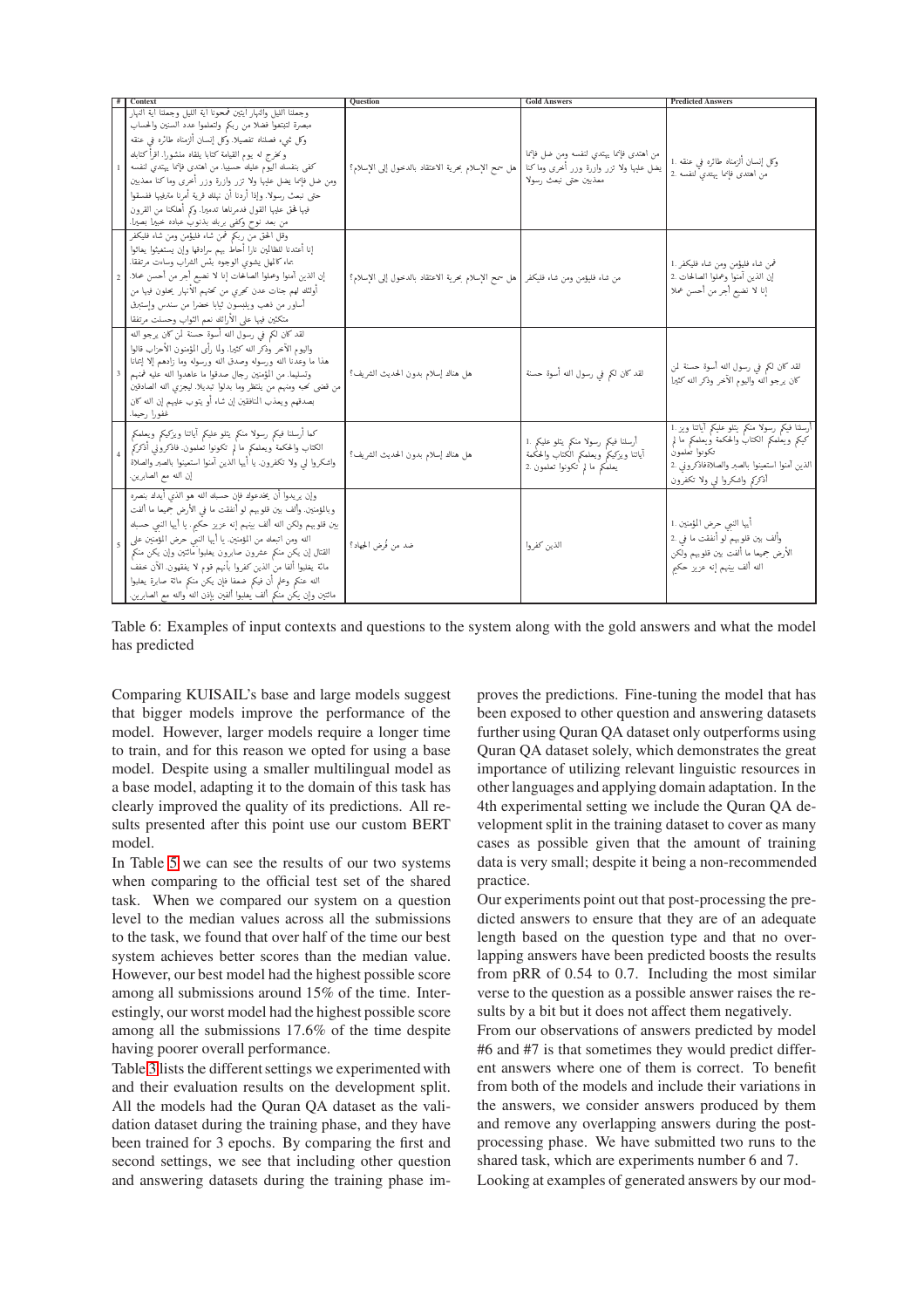els in Table [6](#page-3-0) illustrates cases where the predictions have been fully accurate by predicting an exact match (e.g. example #2) and partially correct (e.g., examples #1, #3 and #4). For the partially correct predictions, the model either predicts lengthier or shorter answers which could be due to the post-processing phase. However, we find that the length of gold answers is subjective. The fifth case is an example of wrong predictions; nonetheless, the top prediction is includes two nouns and the question is asking for people (whom) which tells us that the model made its best guess given the context and it was very close.

### 5. Conclusions

In conclusion, we have embraced multilingual models, and question and answering resources to build a question answering model for Qur'an. Our results indicate that applying domain adaptation and fine-tuning the model with relevant data sets increases the performance of the models, especially in the case of limited training data like this one.

As the models predict the start and end positions of the answer in the context, it is very likely that the predictions are off by few tokens. Post-processing the predictions to correspond to the expected answer per question type and merging any overlapping cases had a huge boost on the quality of predictions.

## 6. Bibliographical References

- <span id="page-4-10"></span>Abadji, J., Ortiz Suarez, P., Romary, L., and Sagot, B. (2022). Towards a Cleaner Document-Oriented Multilingual Crawled Corpus. *arXiv e-prints*, page arXiv:2201.06642, January.
- <span id="page-4-13"></span>Abdelali, A., Darwish, K., Durrani, N., and Mubarak, H. (2016). Farasa: A fast and furious segmenter for arabic. In *15th Annual Conference of the North American Chapter of the Association for Computational Linguistics: Human Language Technologies*, pages 11–16. Association for Computational Linguistics.
- <span id="page-4-3"></span>Abdelnasser, H., Ragab, M., Mohamed, R., Mohamed, A., Farouk, B., El-Makky, N., and Torki, M. (2014). Al-bayan: An Arabic question answering system for the holy quran. In *Proceedings of the EMNLP 2014 Workshop on Arabic Natural Language Processing (ANLP)*, pages 57–64, Doha, Qatar, October. Association for Computational Linguistics.
- <span id="page-4-7"></span>Adouane, W. and Johansson, R. (2016). Gulf Arabic linguistic resource building for sentiment analysis. In *Proceedings of the Tenth International Conference on Language Resources and Evaluation (LREC'16)*, pages 2710–2715, Portorož, Slovenia, May. European Language Resources Association (ELRA).
- <span id="page-4-5"></span>Alnajjar, K., Hämäläinen, M., Partanen, N., and Rueter, J. (2020). Automated prediction of medieval arabic diacritics. *arXiv preprint arXiv:2010.05269*.
- <span id="page-4-2"></span>Alsaleh, A., Atwell, E., and Altahhan, A. (2021). Quranic verses semantic relatedness using AraBERT. In *Proceedings of the Sixth Arabic Natural Language Processing Workshop*, pages 185–190, Kyiv, Ukraine (Virtual), April. Association for Computational Linguistics.
- <span id="page-4-9"></span>Antoun, W., Baly, F., and Hajj, H. (2020). AraBERT: Transformer-based model for Arabic language understanding. In *Proceedings of the 4th Workshop on Open-Source Arabic Corpora and Processing Tools, with a Shared Task on Offensive Language Detection*, pages 9–15, Marseille, France, May. European Language Resource Association.
- <span id="page-4-0"></span>Asai, A. and Choi, E. (2021). Challenges in information-seeking QA: Unanswerable questions and paragraph retrieval. In *Proceedings of the 59th Annual Meeting of the Association for Computational Linguistics and the 11th International Joint Conference on Natural Language Processing (Volume 1: Long Papers)*, pages 1492–1504, Online, August. Association for Computational Linguistics.
- <span id="page-4-4"></span>Belinkov, Y., Magidow, A., Romanov, M., Shmidman, A., and Koppel, M. (2016). Shamela: A largescale historical Arabic corpus. In *Proceedings of the Workshop on Language Technology Resources and Tools for Digital Humanities (LT4DH)*, pages 45–53, Osaka, Japan, December. The COLING 2016 Organizing Committee.
- <span id="page-4-6"></span>Ben Abdallah, N., Kchaou, S., and Bougares, F. (2020). Text and speech-based Tunisian Arabic subdialects identification. In *Proceedings of the 12th Language Resources and Evaluation Conference*, pages 6405–6411, Marseille, France, May. European Language Resources Association.
- <span id="page-4-1"></span>Dukes, K. and Habash, N. (2010). Morphological annotation of quranic Arabic. In *Proceedings of the Seventh International Conference on Language Resources and Evaluation (LREC'10)*, Valletta, Malta, May. European Language Resources Association (ELRA).
- <span id="page-4-8"></span>Habash, N., Eskander, R., and Hawwari, A. (2012). A morphological analyzer for Egyptian Arabic. In *Proceedings of the Twelfth Meeting of the Special Interest Group on Computational Morphology and Phonology*, pages 1–9, Montréal, Canada, June. Association for Computational Linguistics.
- <span id="page-4-11"></span>Hämäläinen, M., Alnajjar, K., Partanen, N., and Rueter, J. (2021a). Never guess what I heard... rumor detection in Finnish news: a dataset and a baseline. In *Proceedings of the Fourth Workshop on NLP for Internet Freedom: Censorship, Disinformation, and Propaganda*, pages 39–44, Online, June. Association for Computational Linguistics.
- <span id="page-4-12"></span>Hämäläinen, M., Patpong, P., Alnajjar, K., Partanen, N., and Rueter, J. (2021b). Detecting depression in thai blog posts: a dataset and a baseline. In *Proceedings of the Seventh Workshop on Noisy Usergenerated Text (W-NUT 2021)*, pages 20–25.